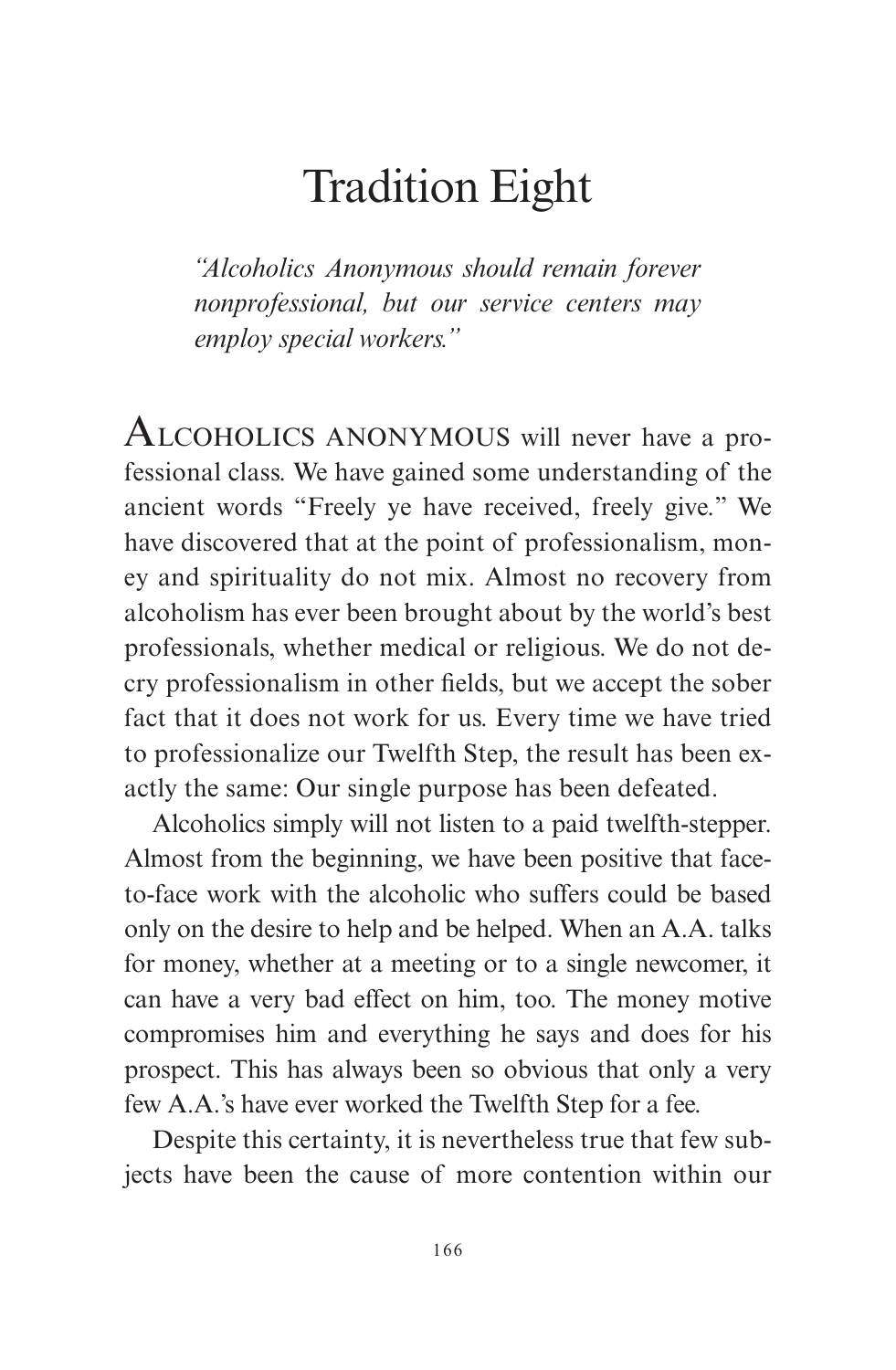Fellowship than professionalism. Caretakers who swept floors, cooks who fried hamburgers, secretaries in offices, authors writing books—all these we have seen hotly assailed because they were, as their critics angrily remarked, "making money out of A.A." Ignoring the fact that these labors were not Twelfth Step jobs at all, the critics attacked as A.A. professionals these workers of ours who were often doing thankless tasks that no one else could or would do. Even greater furors were provoked when A.A. members began to run rest homes and farms for alcoholics, when some hired out to corporations as personnel men in charge of the alcoholic problem in industry, when some became nurses on alcoholic wards, when others entered the field of alcohol education. In all these instances, and more, it was claimed that A.A. knowledge and experience were being sold for money, hence these people, too, were professionals.

At last, however, a plain line of cleavage could be seen between professionalism and nonprofessionalism. When we had agreed that the Twelfth Step couldn't be sold for money, we had been wise. But when we had declared that our Fellowship couldn't hire service workers nor could any A.A. member carry our knowledge into other fields, we were taking the counsel of fear, fear which today has been largely dispelled in the light of experience.

Take the case of the club janitor and cook. If a club is going to function, it has to be habitable and hospitable. We tried volunteers, who were quickly disenchanted with sweeping floors and brewing coffee seven days a week. They just didn't show up. Even more important, an empty club couldn't answer its telephone, but it was an open invi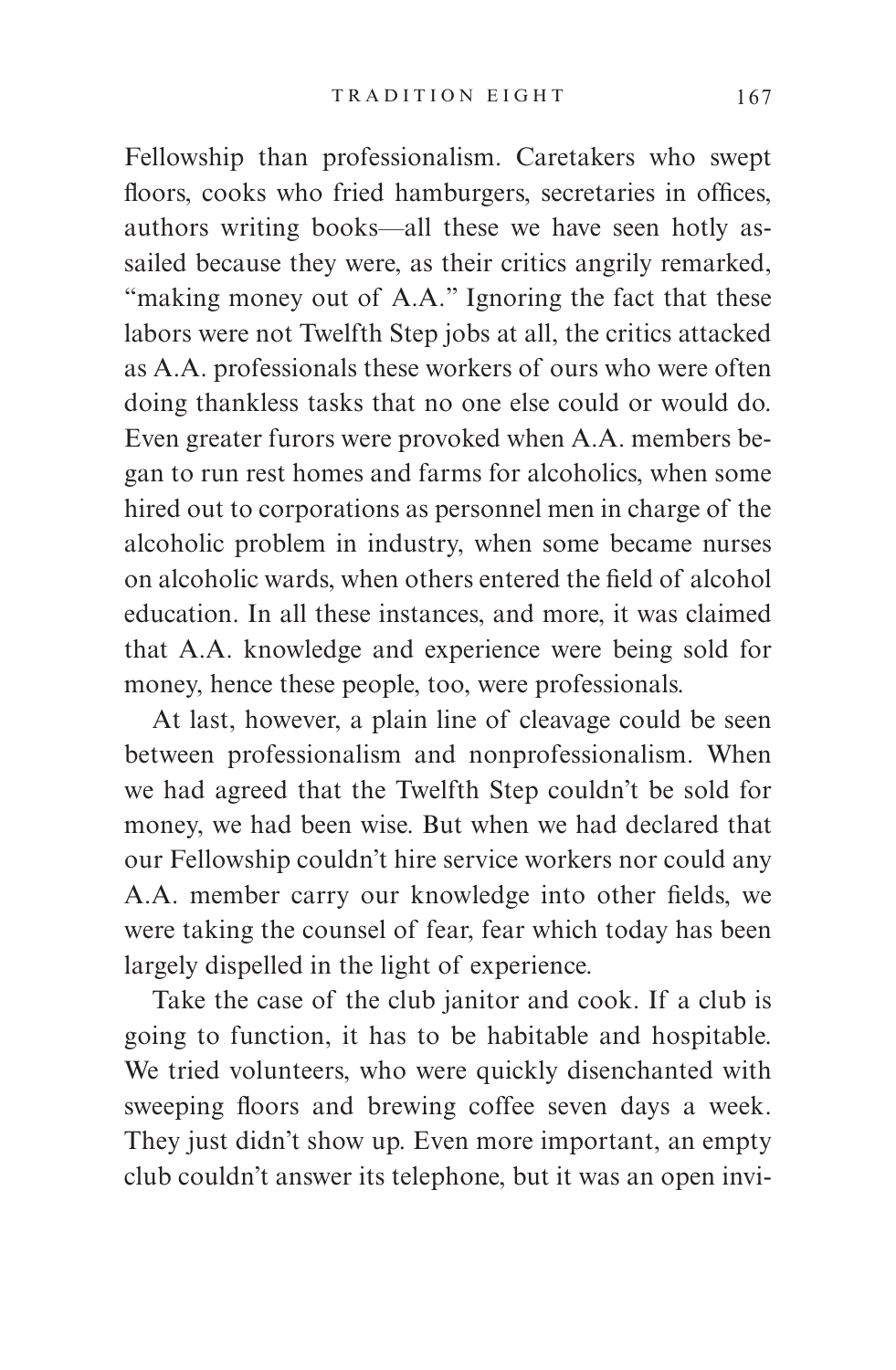tation to a drunk on a binge who possessed a spare key. So somebody had to look after the place full time. If we hired an alcoholic, he'd receive only what we'd have to pay a nonalcoholic for the same job. The job was not to *do* Twelfth Step work; it was to make Twelfth Step work possible. It was a service proposition, pure and simple.

Neither could A.A. itself function without full-time workers. At the Foundation<sup>\*</sup> and intergroup offices, we couldn't employ nonalcoholics as secretaries; we had to have people who knew the A.A. pitch. But the minute we hired them, the ultraconservative and fearful ones shrilled, "Professionalism!" At one period, the status of these faithful servants was almost unbearable. They weren't asked to speak at A.A. meetings because they were "making money out of A.A." At times, they were actually shunned by fellow members. Even the charitably disposed described them as "a necessary evil." Committees took full advantage of this attitude to depress their salaries. They could regain some measure of virtue, it was thought, if they worked for A.A. real cheap. These notions persisted for years. Then we saw that if a hardworking secretary answered the phone dozens of times a day, listened to twenty wailing wives, arranged hospitalization and got sponsorship for ten newcomers, and was gently diplomatic with the irate drunk who complained about the job she was doing and how she was overpaid, then such a person could surely not be called a professional A.A. She was not professionaliz-

<sup>\*</sup> In 1954, the name of the Alcoholic Foundation, Inc., was changed to the General Service Board of Alcoholics Anonymous, Inc., and the Foundation office is now the General Service Office.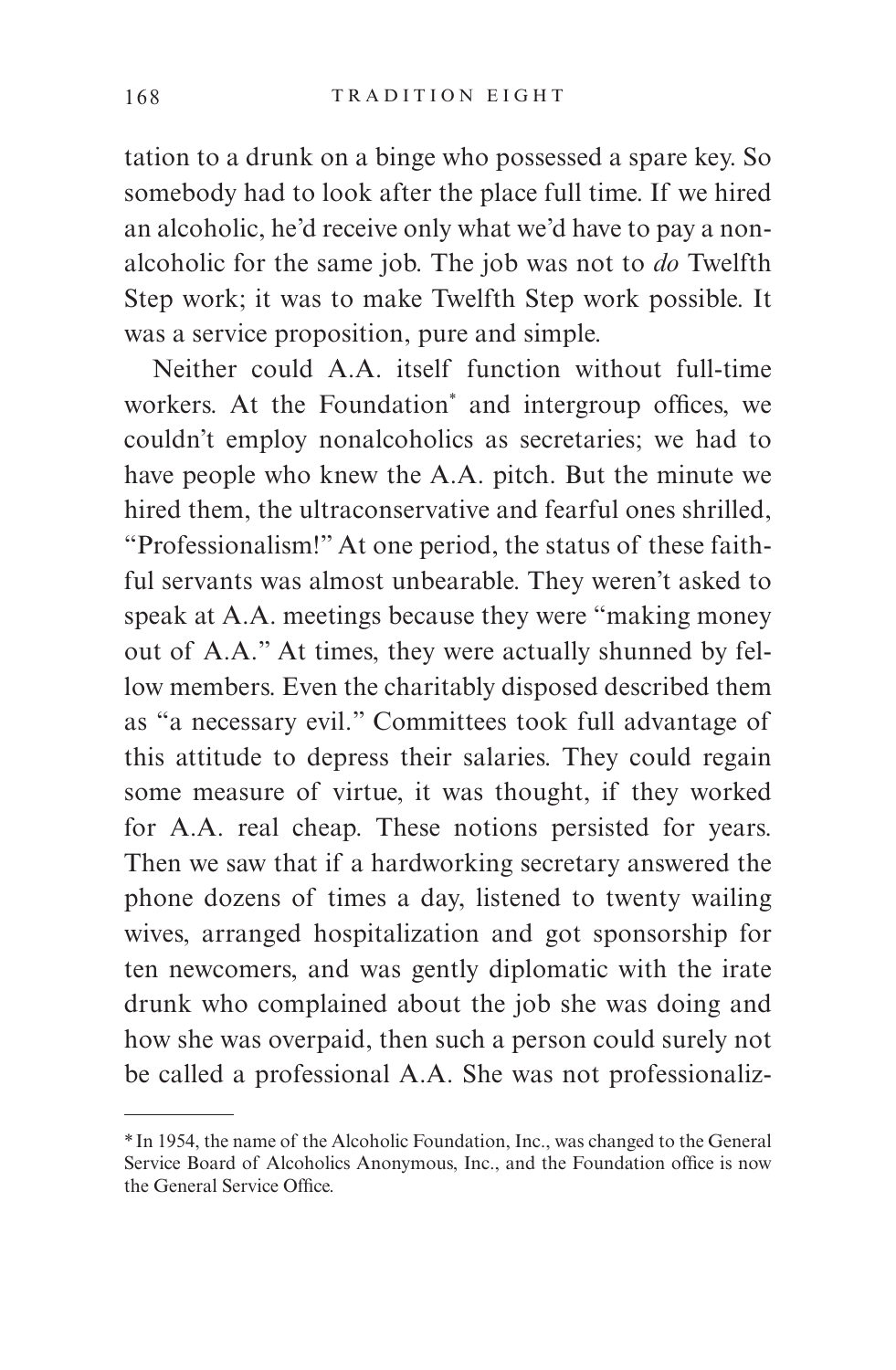ing the Twelfth Step; she was just making it possible. She was helping to give the man coming in the door the break he ought to have. Volunteer committeemen and assistants could be of great help, but they could not be expected to carry this load day in and day out.

At the Foundation, the same story repeats itself. Eight tons of books and literature per month do not package and channel themselves all over the world. Sacks of letters on every conceivable A.A. problem ranging from a lonely-heart Eskimo to the growing pains of thousands of groups must be answered by people who *know*. Right contacts with the world outside have to be maintained. A.A.'s lifelines have to be tended. So we hire A.A. staff members. We pay them well, and they earn what they get. They are professional secretaries,\* but they certainly are not professional A.A.'s.

Perhaps the fear will always lurk in every A.A. heart that one day our name will be exploited by somebody for real cash. Even the suggestion of such a thing never fails to whip up a hurricane, and we have discovered that hurricanes have a way of mauling with equal severity both the just and the unjust. They are always unreasonable.

No individuals have been more buffeted by such emotional gusts than those A.A.'s bold enough to accept employment with outside agencies dealing with the alcohol problem. A university wanted an A.A. member to educate the public on alcoholism. A corporation wanted a personnel

<sup>\*</sup> The work of present-day staff members has no counterpart among the job categories of commercial organizations. These A.A.'s bring a wide range of business and professional experience to their service at The General Service Office.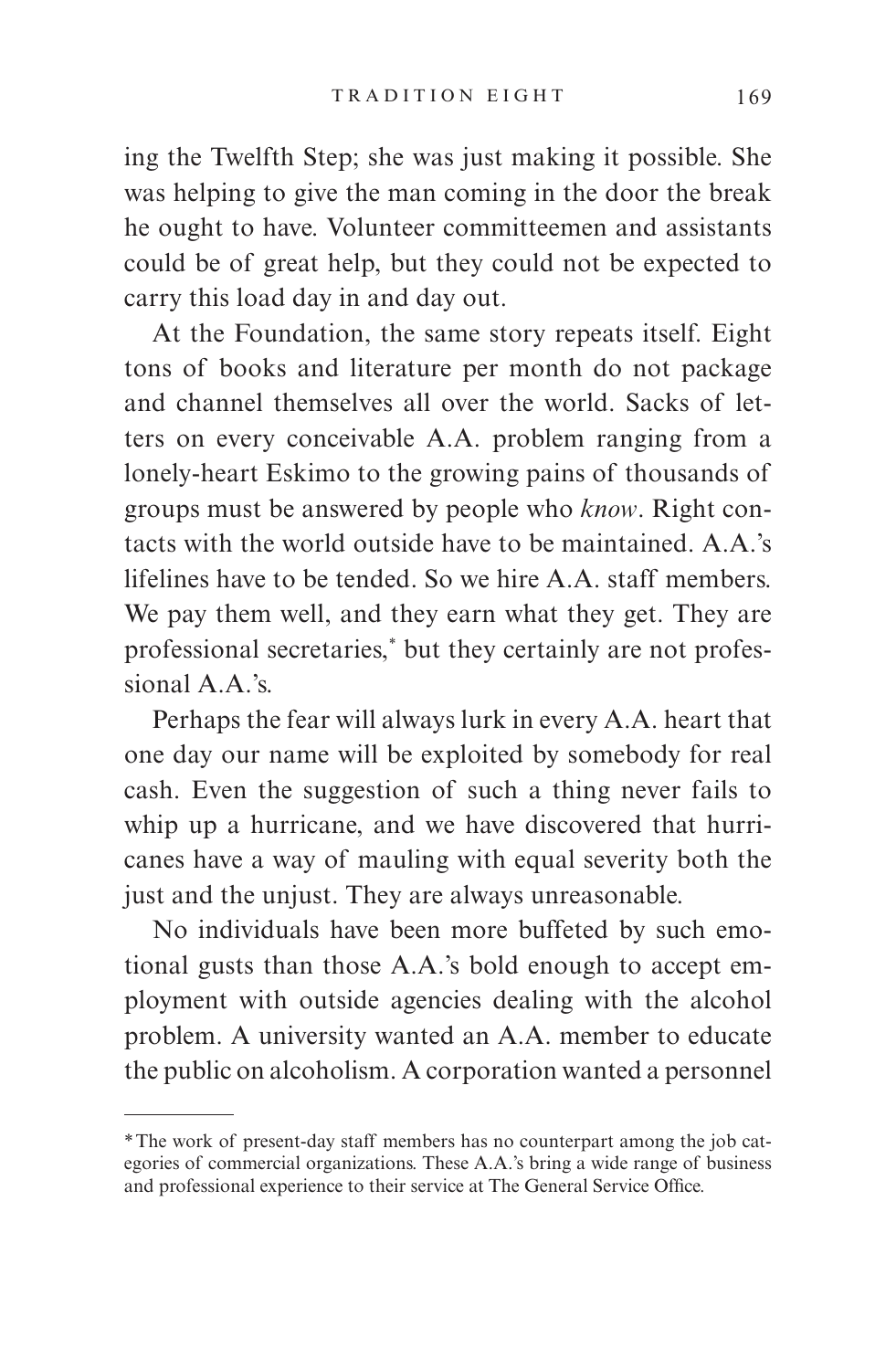man familiar with the subject. A state drunk farm wanted a manager who could really handle inebriates. A city wanted an experienced social worker who understood what alcohol could do to a family. A state alcohol commission wanted a paid researcher. These are only a few of the jobs which A.A. members as individuals have been asked to fill. Now and then, A.A. members have bought farms or rest homes where badly beat-up topers could find needed care. The question was—and sometimes still is—are such activities to be branded as professionalism under A.A. tradition?

We think the answer is "No. Members who select such full-time careers do not professionalize A.A.'s Twelfth Step." The road to this conclusion was long and rocky. At first, we couldn't see the real issue involved. In former days, the moment an A.A. hired out to such enterprises, he was immediately tempted to use the name Alcoholics Anonymous for publicity or money-raising purposes. Drunk farms, educational ventures, state legislatures, and commissions advertised the fact that A.A. members served them. Unthinkingly, A.A.'s so employed recklessly broke anonymity to thump the tub for their pet enterprise. For this reason, some very good causes and all connected with them suffered unjust criticism from A.A. groups. More often than not, these onslaughts were spearheaded by the cry "Professionalism! That guy is making money out of A.A.!" Yet not a single one of them had been hired to do A.A.'s Twelfth Step work. The violation in these instances was not professionalism at all; it was breaking anonymity. A.A.'s sole purpose was being compromised, and the name of Alcoholics Anonymous was being misused.